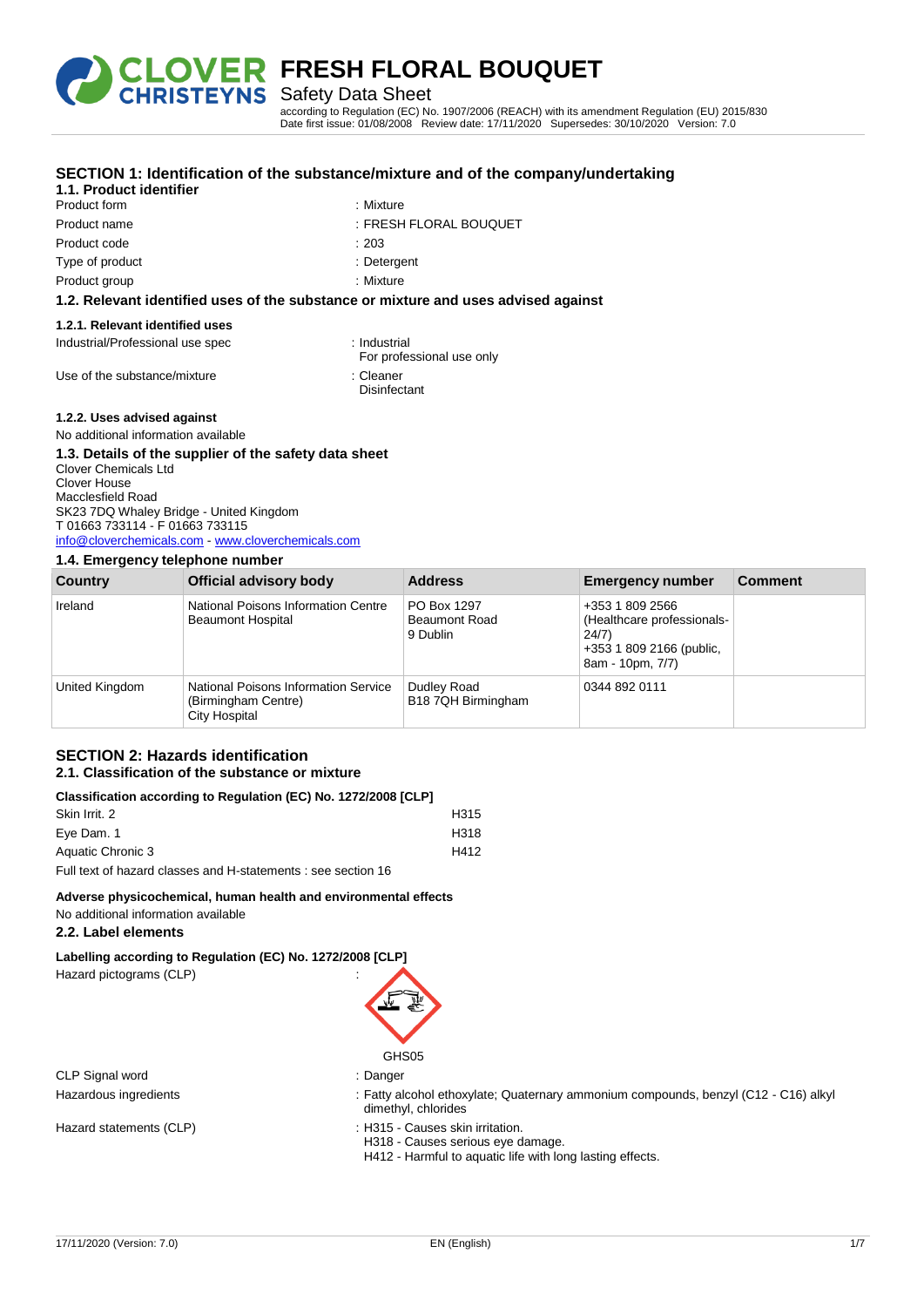# Safety Data Sheet

according to Regulation (EC) No. 1907/2006 (REACH) with its amendment Regulation (EU) 2015/830

| Precautionary statements (CLP) | : P102 - Keep out of reach of children.<br>P264 - Wash hands thoroughly after handling.<br>P280 - Wear protective gloves, eye protection.                                                                  |
|--------------------------------|------------------------------------------------------------------------------------------------------------------------------------------------------------------------------------------------------------|
|                                | P302+P352 - IF ON SKIN: Wash with plenty of water.<br>P305+P351+P338 - IF IN EYES: Rinse cautiously with water for several minutes. Remove<br>contact lenses, if present and easy to do. Continue rinsing. |
|                                | P337+P313 - If eye irritation persists: Get medical advice/attention.<br>P362+P364 - Take off contaminated clothing and wash it before reuse.                                                              |

#### **2.3. Other hazards**

This substance/mixture does not meet the PBT criteria of REACH regulation, annex XIII

This substance/mixture does not meet the vPvB criteria of REACH regulation, annex XIII

## **SECTION 3: Composition/information on ingredients**

**3.1. Substances**

Not applicable

**3.2. Mixtures**

| <b>Name</b>                                                                    | <b>Product identifier</b>                                                 | $\%$    | <b>Classification according to</b><br><b>Regulation (EC) No.</b><br>1272/2008 [CLP]                                             |
|--------------------------------------------------------------------------------|---------------------------------------------------------------------------|---------|---------------------------------------------------------------------------------------------------------------------------------|
| Quaternary ammonium compounds, benzyl (C12 -<br>C16) alkyl dimethyl, chlorides | (CAS-no) 68424-85-1<br>(Einecs nr) 270-325-2                              | 2       | Acute Tox. 4 (Oral), H302<br>Skin Corr. 1B, H314<br>Eye Dam. 1, H318<br>Aquatic Acute 1, H400 (M=10)<br>Aquatic Chronic 1, H410 |
| Fatty alcohol ethoxylate                                                       | (CAS-no) 160875-66-1<br>(Einecs nr) 605-233-7<br>$(EG \n  annex \n  nr)/$ | $1 - 3$ | Acute Tox. 4 (Oral), H302<br>Eye Dam. 1, H318                                                                                   |

Full text of H-statements: see section 16

#### **SECTION 4: First aid measures 4.1. Description of first aid measures**

| 17/11/2020 (Version: 7.0)                                                                                                 | EN (English)                                                                                                                                                             | 2/7 |
|---------------------------------------------------------------------------------------------------------------------------|--------------------------------------------------------------------------------------------------------------------------------------------------------------------------|-----|
| 6.1.2. For emergency responders<br>Protective equipment                                                                   | : Equip cleanup crew with proper protection.                                                                                                                             |     |
| <b>Emergency procedures</b>                                                                                               | : Evacuate unnecessary personnel.                                                                                                                                        |     |
| 6.1.1. For non-emergency personnel                                                                                        |                                                                                                                                                                          |     |
| <b>SECTION 6: Accidental release measures</b><br>6.1. Personal precautions, protective equipment and emergency procedures |                                                                                                                                                                          |     |
| Protection during firefighting                                                                                            | : Do not enter fire area without proper protective equipment, including respiratory protection.                                                                          |     |
| 5.3. Advice for firefighters<br>Firefighting instructions                                                                 | : Use water spray or fog for cooling exposed containers. Exercise caution when fighting any<br>chemical fire. Prevent fire fighting water from entering the environment. |     |
| 5.2. Special hazards arising from the substance or mixture<br>Hazardous decomposition products in case of fire            | : Toxic fumes may be released. Carbon dioxide. Carbon monoxide.                                                                                                          |     |
| <b>SECTION 5: Firefighting measures</b><br>5.1. Extinguishing media<br>Suitable extinguishing media                       | : Water.                                                                                                                                                                 |     |
| 4.3. Indication of any immediate medical attention and special treatment needed<br>No additional information available    |                                                                                                                                                                          |     |
| Acute effects oral route                                                                                                  | : May cause irritation to the digestive tract.                                                                                                                           |     |
| Acute effects eyes                                                                                                        | : Causes serious eye damage. Redness.                                                                                                                                    |     |
| 4.2. Most important symptoms and effects, both acute and delayed<br>Acute effects skin                                    | : Causes skin irritation.                                                                                                                                                |     |
| Ingestion                                                                                                                 | : Rinse mouth. Do NOT induce vomiting. Obtain emergency medical attention.                                                                                               |     |
| Eye contact                                                                                                               | : Rinse cautiously with water for several minutes. Remove contact lenses, if present and<br>easy to do. Continue rinsing.                                                |     |
| Skin contact                                                                                                              | : Wash with plenty of water/ Wash contaminated clothing before reuse. If skin irritation<br>occurs: Get medical advice/attention.                                        |     |
| Inhalation                                                                                                                | : Allow affected person to breathe fresh air. Allow the victim to rest.                                                                                                  |     |
| General advice                                                                                                            | : Never give anything by mouth to an unconscious person. If you feel unwell, seek medical<br>advice (show the label where possible).                                     |     |
| 4. I. Description of hist ald measures                                                                                    |                                                                                                                                                                          |     |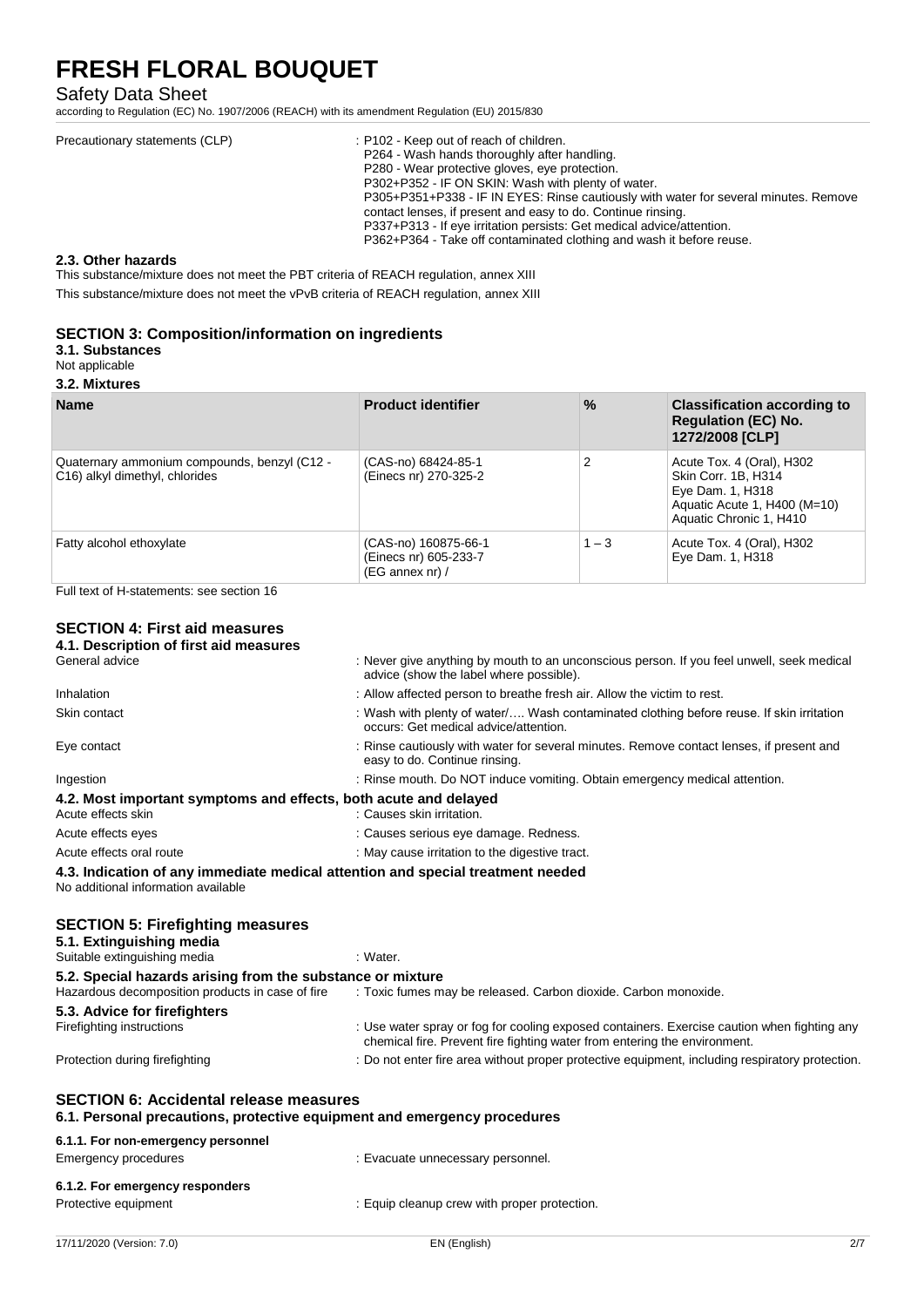### Safety Data Sheet

according to Regulation (EC) No. 1907/2006 (REACH) with its amendment Regulation (EU) 2015/830

#### Emergency procedures : Ventilate area.

**6.2. Environmental precautions**

Prevent entry to sewers and public waters. Notify authorities if liquid enters sewers or public waters. Avoid release to the environment.

#### **6.3. Methods and material for containment and cleaning up**

Methods for cleaning up : Soak up spills with inert solids, such as clay or diatomaceous earth as soon as possible. Collect spillage. Store away from other materials.

#### **6.4. Reference to other sections**

See Heading 8. Exposure controls and personal protection.

### **SECTION 7: Handling and storage**

#### **7.1. Precautions for safe handling**

Precautions for safe handling in the state of the state of the state of the exposed areas with mild soap and water before eating, drinking or smoking and when leaving work. Provide good ventilation in process area to prevent formation of vapour.

#### Hygiene measures in the state of the state of the Hygiene measures in the state of the state of the Hygiene measures in the Hygiene measures in the Hygiene measures in the Hygiene measures in the Hygiene measures in the Hy

## **7.2. Conditions for safe storage, including any incompatibilities**

- Storage conditions : Keep container tightly closed.
- Packaging materials **Example 20** is polyethylene.
	-

#### **7.3. Specific end use(s)** No additional information available

## **SECTION 8: Exposure controls/personal protection**

**8.1. Control parameters**

No additional information available **8.2. Exposure controls**

# **Personal protective equipment:**

Avoid all unnecessary exposure.

#### **Hand protection:**

Wear protective gloves. PVC gloves. Nitrile rubber gloves. VITON gloves

### **Eye protection:**

Chemical goggles or safety glasses

#### **Protective equipment:**

Wear suitable protective clothing

#### **Other information:**

Do not eat, drink or smoke during use.

# **SECTION 9: Physical and chemical properties**

**9.1. Information on basic physical and chemical properties** Physical state : Liquid

| Physical state/form                        | : Liguid.           |
|--------------------------------------------|---------------------|
| Colour                                     | $:$ pink.           |
| Odour                                      | : Floral. Sweet.    |
| Odour threshold                            | : No data available |
| рH                                         | $:8 - 9.5$          |
| Relative evaporation rate (butylacetate=1) | : No data available |
| Melting point/range                        | : 0 °C              |
| Freezing point                             | : No data available |
| Boiling point/Boiling range                | : 100 $^{\circ}$ C  |
| Flash point                                | : No data available |
| Autoignition temperature                   | : No data available |
| Decomposition temperature                  | : No data available |
| Flammability (solid, gas)                  | : Non flammable.    |
| Vapour pressure                            | : No data available |
| Relative vapour density at 20 °C           | : No data available |
|                                            |                     |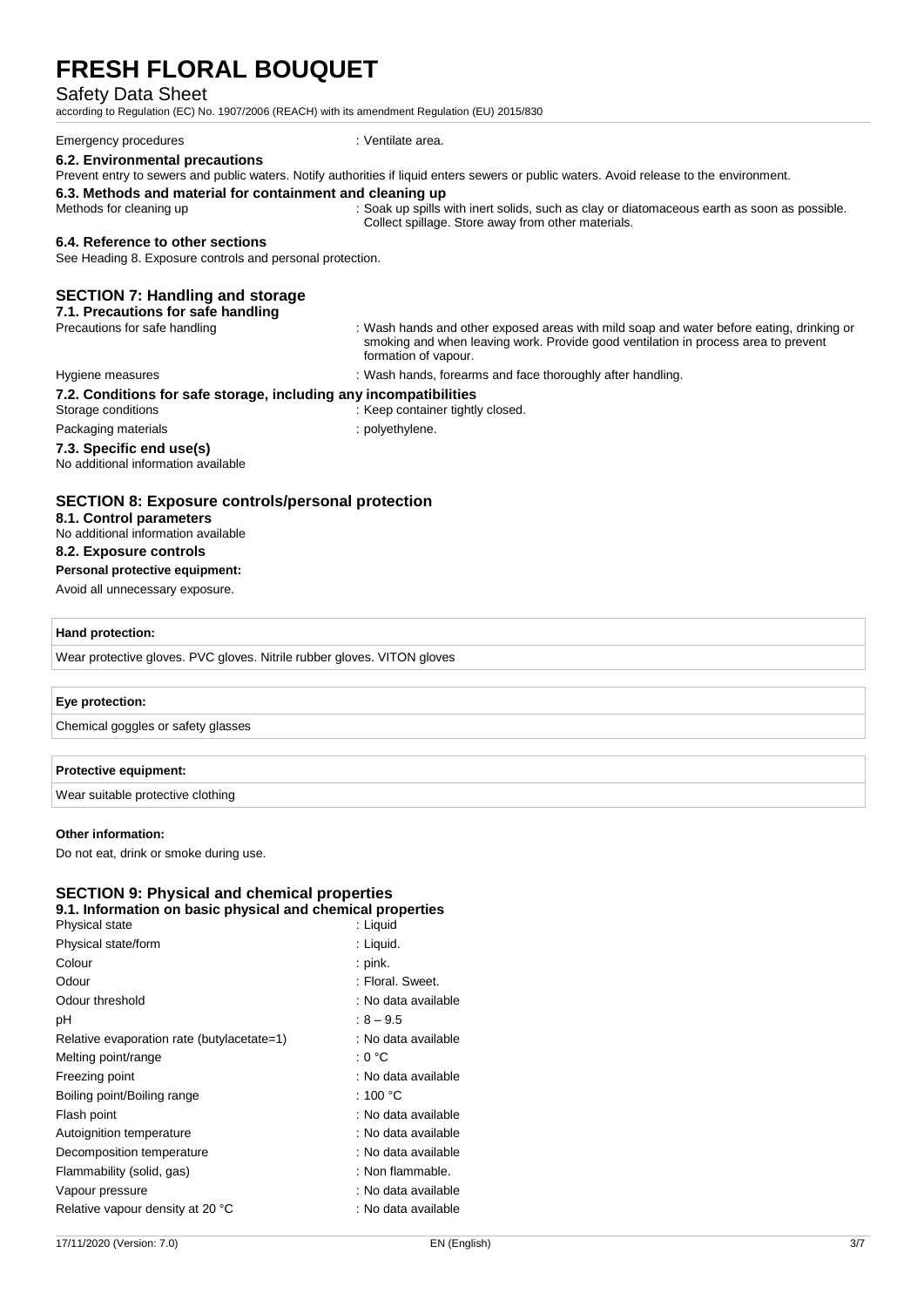# Safety Data Sheet

according to Regulation (EC) No. 1907/2006 (REACH) with its amendment Regulation (EU) 2015/830

| Relative density        | : 1                 |
|-------------------------|---------------------|
| Solubility              | : Soluble in water. |
| Log Pow                 | : No data available |
| Viscosity, kinematic    | : No data available |
| Viscosity, dynamic      | : No data available |
| Explosive properties    | : No data available |
| Oxidising properties    | : No data available |
| <b>Explosive limits</b> | : No data available |
| 9.2. Other information  |                     |
| VOC content             | : 4 g/l             |

## **SECTION 10: Stability and reactivity**

**10.1. Reactivity** No additional information available **10.2. Chemical stability** Stable under normal conditions. **10.3. Possibility of hazardous reactions** No dangerous reactions known under normal conditions of use. **10.4. Conditions to avoid** No additional information available **10.5. Incompatible materials** No additional information available **10.6. Hazardous decomposition products** fume. Carbon monoxide. Carbon dioxide.

## **SECTION 11: Toxicological information**

| 11.1. Information on toxicological effects |                  |
|--------------------------------------------|------------------|
| Acute toxicity (oral)                      | : Not classified |
| Acute toxicity (dermal)                    | : Not classified |
| Acute toxicity (inhalation)                | : Not classified |

| Fatty alcohol ethoxylate (160875-66-1) |                          |  |
|----------------------------------------|--------------------------|--|
| LD50 oral rat                          | > 300 (300 – 2000) mg/kg |  |
| LD50 dermal rat                        | > 2000 mg/kg             |  |
| ATE CLP (oral)<br>300 mg/kg bodyweight |                          |  |

| Quaternary ammonium compounds, benzyl (C12 - C16) alkyl dimethyl, chlorides (68424-85-1) |                                                                    |     |
|------------------------------------------------------------------------------------------|--------------------------------------------------------------------|-----|
| LD50 oral rat                                                                            | 795 mg/kg                                                          |     |
| ATE CLP (oral)                                                                           | 795 mg/kg bodyweight                                               |     |
| Skin corrosion/irritation                                                                | : Causes skin irritation.                                          |     |
|                                                                                          | $pH: 8 - 9.5$                                                      |     |
| Serious eye damage/irritation                                                            | : Causes serious eye damage.                                       |     |
|                                                                                          | $pH: 8 - 9.5$                                                      |     |
| Respiratory or skin sensitisation                                                        | : Not classified                                                   |     |
| Additional information                                                                   | : Based on available data, the classification criteria are not met |     |
| Germ cell mutagenicity                                                                   | : Not classified                                                   |     |
| Additional information                                                                   | : Based on available data, the classification criteria are not met |     |
| Carcinogenicity                                                                          | : Not classified                                                   |     |
| Additional information                                                                   | : Based on available data, the classification criteria are not met |     |
| Reproductive toxicity                                                                    | : Not classified                                                   |     |
| Additional information                                                                   | : Based on available data, the classification criteria are not met |     |
| STOT-single exposure                                                                     | : Not classified                                                   |     |
| Additional information                                                                   | : Based on available data, the classification criteria are not met |     |
| STOT-repeated exposure                                                                   | : Not classified                                                   |     |
| 17/11/2020 (Version: 7.0)                                                                | EN (English)                                                       | 4/7 |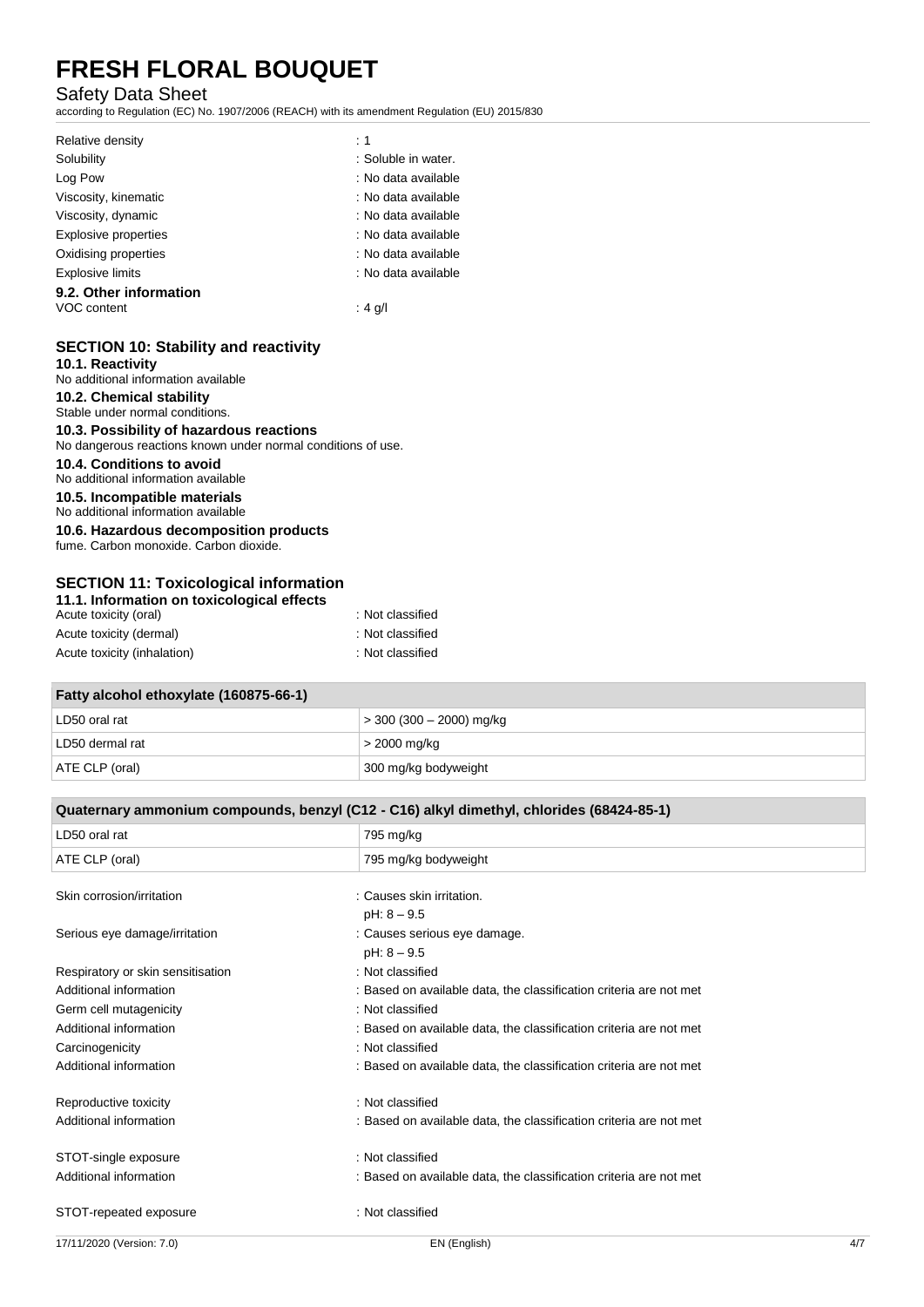# Safety Data Sheet

according to Regulation (EC) No. 1907/2006 (REACH) with its amendment Regulation (EU) 2015/830

| Additional information                                                         | : Based on available data, the classification criteria are not met                     |
|--------------------------------------------------------------------------------|----------------------------------------------------------------------------------------|
| Aspiration hazard<br>Additional information                                    | : Not classified<br>: Based on available data, the classification criteria are not met |
| Potential adverse human health effects and<br>symptoms                         | : Based on available data, the classification criteria are not met.                    |
| <b>SECTION 12: Ecological information</b><br>12.1. Toxicity<br>Ecology - water | : Harmful to aquatic life with long lasting effects.                                   |
| Hazardous to the aquatic environment, short-term<br>(acute)                    | : Not classified                                                                       |
| Hazardous to the aquatic environment, long-term                                | : Harmful to aquatic life with long lasting effects.                                   |

Hazardous to the aquatic environment, long-term (chronic)

| Fatty alcohol ethoxylate (160875-66-1) |             |
|----------------------------------------|-------------|
| EC50 Daphnia 1                         | $>$ 10 mg/l |
| ErC50 (algae)                          | $>$ 10 mg/l |
| NOEC chronic fish                      | $> 1$ mg/l  |

| Quaternary ammonium compounds, benzyl (C12 - C16) alkyl dimethyl, chlorides (68424-85-1) |                                                                                                                                                                                                                                                                                                                                                                                                                  |
|------------------------------------------------------------------------------------------|------------------------------------------------------------------------------------------------------------------------------------------------------------------------------------------------------------------------------------------------------------------------------------------------------------------------------------------------------------------------------------------------------------------|
| $LC50$ fish 1                                                                            | $0.85$ mg/l                                                                                                                                                                                                                                                                                                                                                                                                      |
| EC50 Daphnia 1                                                                           | $0.016$ mg/l                                                                                                                                                                                                                                                                                                                                                                                                     |
| EC50 72h algae (1)                                                                       | $0.02$ mg/l                                                                                                                                                                                                                                                                                                                                                                                                      |
| NOEC chronic crustacea                                                                   | $0.025$ mg/l                                                                                                                                                                                                                                                                                                                                                                                                     |
| 12.2. Persistence and degradability                                                      |                                                                                                                                                                                                                                                                                                                                                                                                                  |
| <b>FRESH FLORAL BOUQUET</b>                                                              |                                                                                                                                                                                                                                                                                                                                                                                                                  |
| Persistence and degradability                                                            | Biodegradable. The surfactant(s) contained in this preparation complies (comply) with the<br>biodegradability criteria as laid down in Regulation (EC) No. 648/2004 on detergents. Data<br>to support this assertion are held at the disposal of the competent authorities of the<br>Member States and will be made available to them, at their direct request or at the request<br>of a detergent manufacturer. |

| Fatty alcohol ethoxylate (160875-66-1)                                                   |                     |  |
|------------------------------------------------------------------------------------------|---------------------|--|
| Persistence and degradability                                                            | Biodegradable.      |  |
|                                                                                          |                     |  |
| Quaternary ammonium compounds, benzyl (C12 - C16) alkyl dimethyl, chlorides (68424-85-1) |                     |  |
| Persistence and degradability                                                            | Biodegradable.      |  |
| Biodegradation                                                                           | >90%                |  |
| 12.3. Bioaccumulative potential                                                          |                     |  |
| <b>FRESH FLORAL BOUQUET</b>                                                              |                     |  |
| Bioaccumulative potential                                                                | No bioaccumulation. |  |
|                                                                                          |                     |  |
| Fatty alcohol ethoxylate (160875-66-1)                                                   |                     |  |
| Bioaccumulative potential                                                                | No bioaccumulation. |  |
|                                                                                          |                     |  |
| Quaternary ammonium compounds, benzyl (C12 - C16) alkyl dimethyl, chlorides (68424-85-1) |                     |  |

| Partition coefficient n-octanol/water (Log Kow) | 2.88                 |
|-------------------------------------------------|----------------------|
| Bioaccumulative potential                       | ↓No bioaccumulation. |
| 12.4. Mobility in soil                          |                      |

No additional information available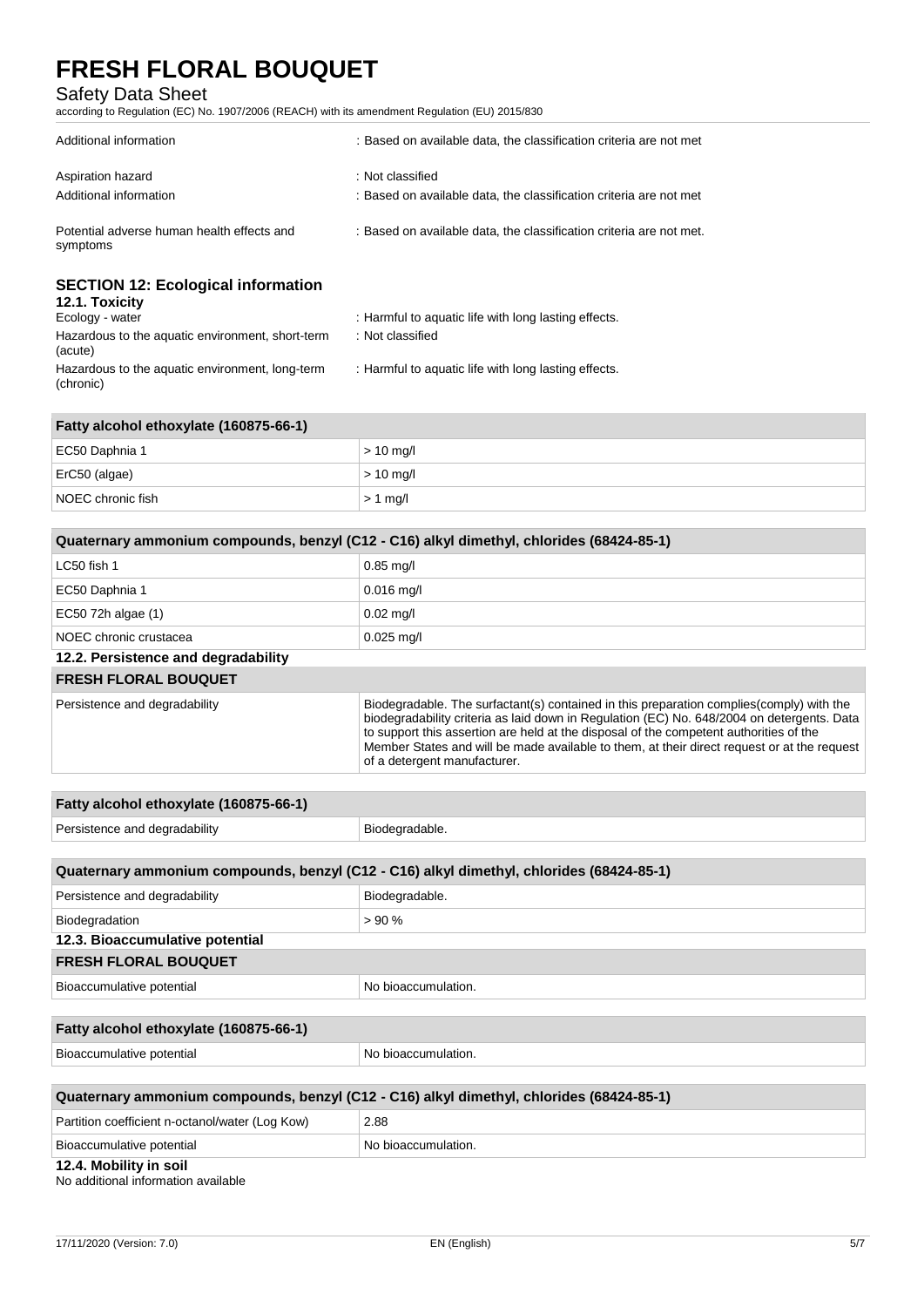# Safety Data Sheet

according to Regulation (EC) No. 1907/2006 (REACH) with its amendment Regulation (EU) 2015/830

| 12.5. Results of PBT and vPvB assessment                                               |
|----------------------------------------------------------------------------------------|
| <b>FRESH FLORAL BOUQUET</b>                                                            |
| This substance/mixture does not meet the PBT criteria of REACH regulation, annex XIII  |
| This substance/mixture does not meet the vPvB criteria of REACH regulation, annex XIII |
|                                                                                        |

### **Component**

| Quaternary ammonium compounds, benzyl (C12 -             | This substance/mixture does not meet the PBT criteria of REACH regulation, annex XIII  |
|----------------------------------------------------------|----------------------------------------------------------------------------------------|
| C <sub>16</sub> ) alkyl dimethyl, chlorides (68424-85-1) | This substance/mixture does not meet the vPvB criteria of REACH regulation, annex XIII |
| 12.6. Other adverse effects                              |                                                                                        |

Additional information : Avoid release to the environment.

# **SECTION 13: Disposal considerations**

**13.1. Waste treatment methods**<br>Product/Packaging disposal recommendations

: Dispose in a safe manner in accordance with local/national regulations.

Waste / unused products in the environment.

# **SECTION 14: Transport information**

In accordance with ADR / RID / IMDG / IATA / ADN

| <b>ADR</b>                             | <b>IMDG</b>   | <b>IATA</b>   |
|----------------------------------------|---------------|---------------|
| 14.1. UN number                        |               |               |
| Not regulated                          | Not regulated | Not regulated |
| 14.2. UN proper shipping name          |               |               |
| Not regulated                          | Not regulated | Not regulated |
| 14.3. Transport hazard class(es)       |               |               |
| Not regulated                          | Not regulated | Not regulated |
| 14.4. Packing group                    |               |               |
| Not regulated                          | Not regulated | Not regulated |
| <b>14.5. Environmental hazards</b>     |               |               |
| Not regulated                          | Not regulated | Not regulated |
| No supplementary information available |               |               |
| 14.6. Special precautions for user     |               |               |

**Overland transport**

Not regulated

**Transport by sea**

Not regulated

**Air transport**

Not regulated

**14.7. Transport in bulk according to Annex II of Marpol and the IBC Code** Not applicable

# **SECTION 15: Regulatory information**

**15.1. Safety, health and environmental regulations/legislation specific for the substance or mixture**

# **15.1.1. EU-Regulations**

Contains no REACH substances with Annex XVII restrictions

Contains no substance on the REACH candidate list

Contains no REACH Annex XIV substances

Contains no substance subject to Regulation (EU) No 649/2012 of the European Parliament and of the Council of 4 July 2012 concerning the export and import of hazardous chemicals.

Contains no substance subject to Regulation (EU) No 2019/1021 of the European Parliament and of the Council of 20 June 2019 on persistent organic pollutants

| VOC content | : 4 g/l |
|-------------|---------|
|-------------|---------|